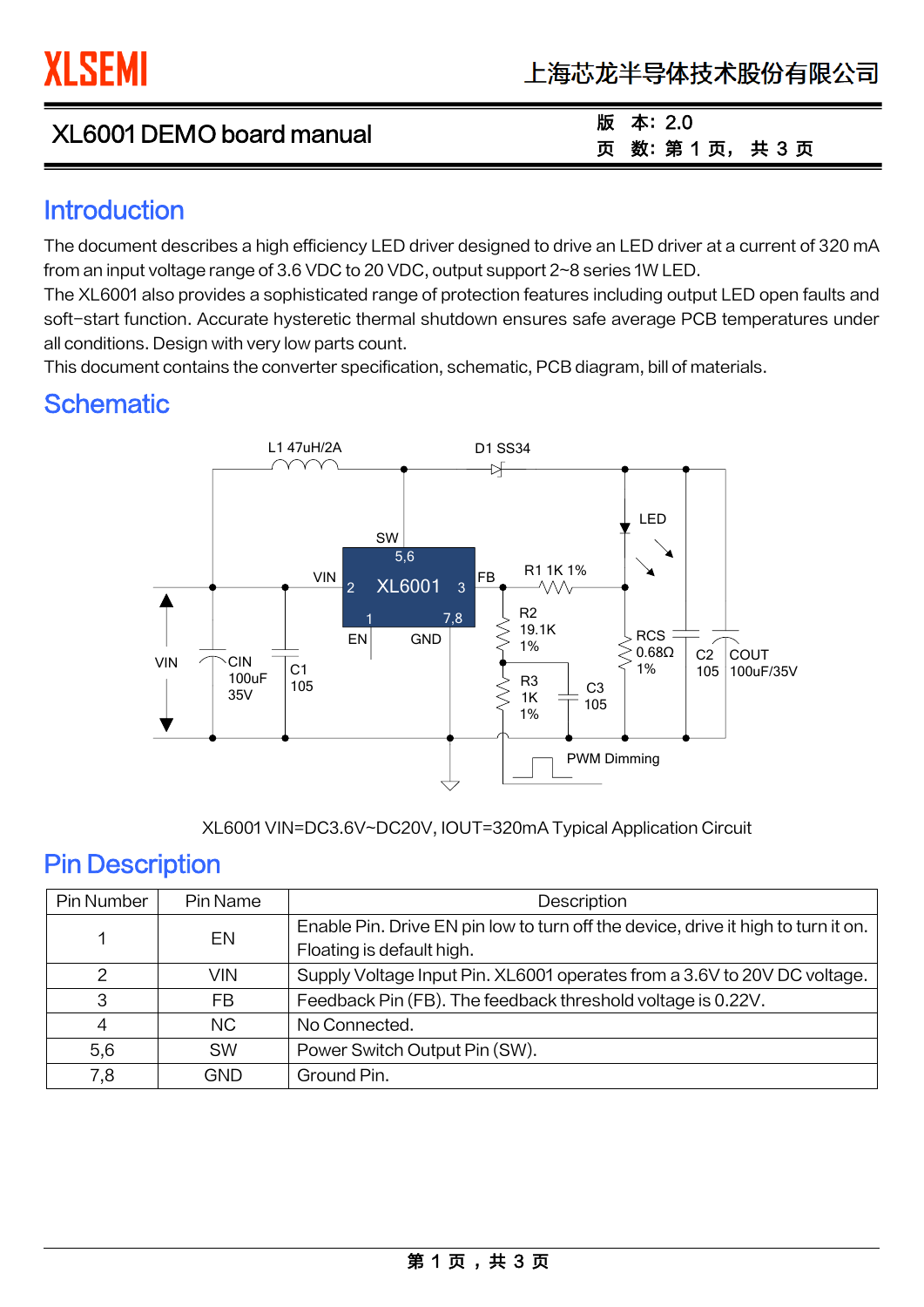# 上海芯龙半导体技术股份有限公司

### XL6001 DEMO board manual

版 本:2.0 页 数:第 2 页, 共 3 页

# Bill of Materials

| <b>Item</b>    | Qty | <b>Ref Des</b> | Description                                   | Mfg Part Number  | Mfg           |
|----------------|-----|----------------|-----------------------------------------------|------------------|---------------|
|                | 3   | C1, C2, C3     | 1uF,50V, Ceramic, X7R, 0805                   | C2012X7R1H105K   | <b>TDK</b>    |
| $\overline{2}$ | ◢   | <b>CIN</b>     | 100uF,35V, Electrolytic, (6.3x11)             | YXJ-35V-100uF    | Rubycon       |
| 3              | 1   | COUT           | 100uF,35V,Electrolytic,(6.3x11)               | YXJ-35V-100uF    | Rubycon       |
| $\overline{4}$ | 1   | D <sub>1</sub> | 40V, 3A, Schottky Rectifier, SMA              | <b>SS34</b>      | Fairchild     |
| 5              | 1   | L1             | 47uH,2A,10*4                                  |                  |               |
| 6              | 1   | R <sub>1</sub> | 1KΩ, 1%, 1/16W, Thick Film, 0603              | RC0603xR-071001L | Yageo         |
| 7              | 1   | R <sub>2</sub> | 19.1KΩ, 1%, 1/16W, Thick Film, 0603           | RC0603xR-071912L | Yageo         |
| 8              | 1   | R3             | 1KΩ, 1%, 1/16W, Thick Film, 0603              | RC0603xR-071001L | Yageo         |
| 9              | 1   | <b>RCS</b>     | $0.68 \Omega$ , 1%, 1/4W, Thick Film, 1206    | RC1206xR-07R680L | Yageo         |
| 10             | -1  | U <sub>1</sub> | BOOST DC-DC LED Constant Current Driver, SOP8 | <b>XL6001</b>    | <b>XLSEMI</b> |

# Performance Data

 $\overline{a}$ 





# Populated Circuit Board Photograph





### 第 2 页, 共 3 页